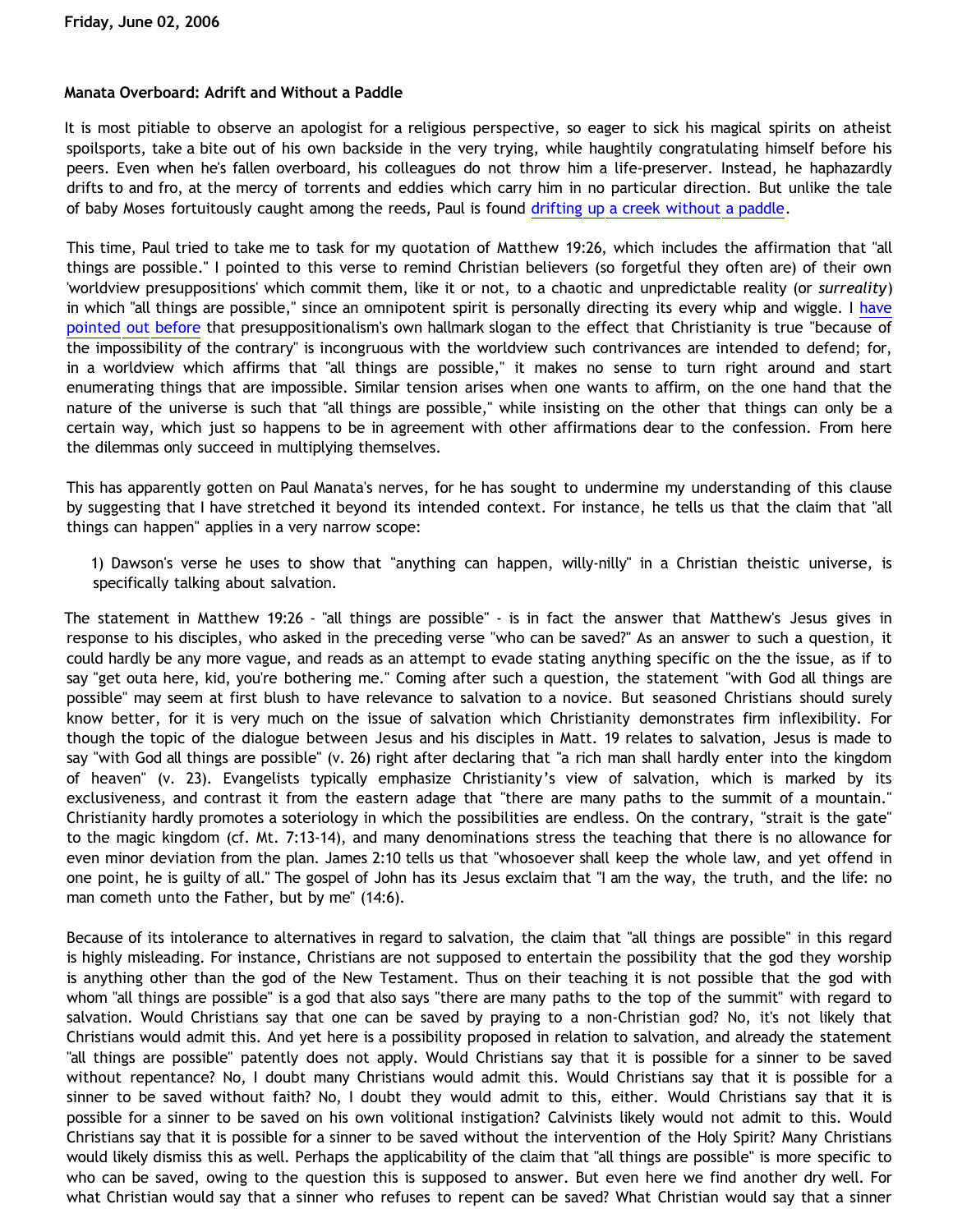who refuses to confess Jesus as his Lord and Savior can be saved? What Christian would say that a sinner who refuses to believe there's a god can be saved? It is highly unlikely that any doctrine-driven Christian would admit to such proposals, instead dismissing them as impossible. So, contrary to what Paul intimates, it seems that the statement "all things are possible" in fact does not apply to the issue of salvation at all. Rather, it seems that Paul is simply offering another dodge which misses Christianity's own teaching!

Since it is clear now that the statement "all things are possible" could not apply to salvation, for this statement still to be true, it must apply in some broader context, one that is not made clear in the Matthean passage in which we find it. The context in which I cited Matt. 19:26 concerned the suggestion, made by Jason Engwer, to the effect that a mass hallucination being responsible for the alleged appearances of the post-resurrection Jesus was "highly unlikely." For [I had written](http://bahnsenburner.blogspot.com/2006/05/jason-and-halluci-nots.html):

While we are told that coincidental mass hallucination "seems unlikely," this is stated in the context of a defense of a belief system which tells us that "all things are possible" (Mt. 19:26), that the universe was created by an act of consciousness, that dead people rose from their graves (cf. Mt. 27:52-53), that serpents and donkeys and burning bushes speak in human languages, that water was turned into wine by a wish, etc.

Even though many apologists might prefer the safety of non-commitment, it seems that some apologists are in agreement that the Christian god could cause hallucinations on a large scale basis. But couldn't also the devil? Christianity's defenders tend to shy away from discussing (yea, even acknowledging) the mischief that demons, devils and other "bad spirits" are presumably capable of wreaking in human affairs, for doing so admits the possibility that Christians themselves have been deceived by these invisible beings. And what about other gods? Naturally, Christians discount the claim that there are other gods. But if one grants legitimacy to the notion of the supernatural to begin with, then we could only rule out such possibilities by special pleading.

2) Does that verse really mean that anything can happen, that anything is possible?

This is a question that the Christian will ultimately have to decide for himself. To discover what the bible means, I have to start with what the bible says. But it needs to be kept in mind that I did not write Matt. 19:26, nor does my worldview conceive of an invisible magic being and invest it with the power to do what Christianity claims on behalf of its god. So again, what a particular passage might mean and the concern to find a way to live with it, are not my problems. But here Paul is on the verge of reducing "Scripture" to a game of "that's what it says, but that's not what it means." Perhaps Paul needs a course in McKinsey 101. We saw above that there are many hypothetical possibilities that can be conceived in regard to the salvation of man's soul, the issue to which Paul contends the meaning of the statement in Matt. 19:26 is constrained, which Christians themselves, on the basis of statements taken from the New Testament, would reject.

Now Paul asks if the verse in question can "really mean that anything can happen, that anything is possible." Christianity answers this question in its characteristic yes-and-no fashion, offering no stable guide to discerning when a guarantee on either yes or no can be had. The Christian wants things both ways: he wants to say, on the one hand, that his god is all-powerful, possessing unlimited sovereignty, completely and unexceptionally in control of its creations; and yet, on the other hand, he wants to say that there are constraints in place which cannot be altered, constraints which even his god must observe (even though those constraints owe their very existence to this god). It should be no wonder at this point why Paul has fallen overboard. Yet he continues:

a) If so, Dawson's should provide an argument for it. He needs to because his case rests on this.

I need to provide an argument to the effect that the words "all things are possible" mean "all things are possible"? If we do not allow the words to speak for themselves, what good will it do for me to present an argument, which itself consists of words? We saw above that his initial point completely misfires, and even then he does not shed any light on exactly how Mt. 19:26 should be understood. In spite of these shortcomings, he complains that the onus is on me.

Then Paul sought outside help:

b) Just because it uses a word that is universal, does not mean that is how it is being used in this passage. There is such a thing, which philosophers of language recognize, as restricted quantification. Philosopher of language William Lycan, speaking on restricted quantification, writes that, "What logicians call the domains over which quantifiers range need not be universal, but are often particular cases roughly presupposed in context" ( *Philosophy of Language: A Contemporary Introduction*, p.24).

This is quite odd, especially coming from Paul himself. For [elsewhere he has affirmed](http://goosetheantithesis.blogspot.com/2005/10/question-of-day-2.html) that a statement that is not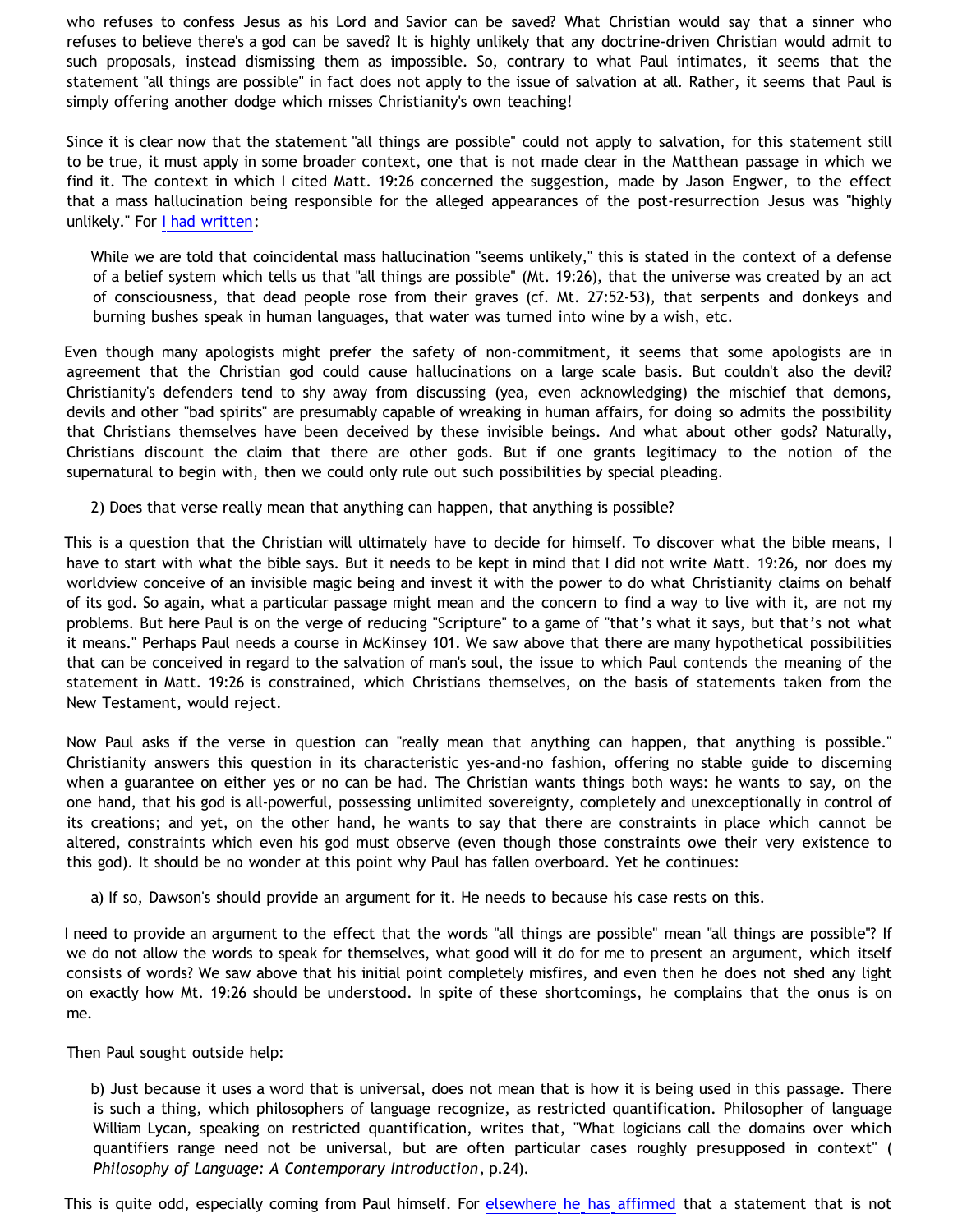qualified automatically defaults to universal scope of meaning, and yet in the present case, when the statement is in fact explicitly qualified universally, it is not to be taken as such. So, is Paul saying that it is *not* the case that "all things are possible with God"? It is limited? To what extent? The original issue was whether or not the Christian god could cause mass hallucinations. Is Paul actually trying to say that the Christian god could *not* cause mass hallucinations? Fellow Triablatherer Jason Engwer himself [stated:](http://triablogue.blogspot.com/2006/05/dawson-bethricks-not-impossible.html)

Christians don't argue that hallucinations would be supernaturally impossible. What Christian ever denied that God could produce mass hallucinations?

Jason should throw Paul a safety line. Instead, we'll likely see the apologists striking out against their critics. For instance, Christians may counter saying, "But this is the Christian God! It wouldn't make sense for Him to misrepresent Himself by causing mass hallucinations to those whom He has chosen to document and deliver His message of salvation!" This kind of retort of course overlooks the fact that these are the believer's assumptions, not mine. And they rest on very shaky ground indeed. Adult thinkers typically admit that human beings are not infallible. Also, human beings are always the source of supernatural claims (claims to mystical revelation notwithstanding). In his letter to the Roman church, the apostle Paul seems quite happy in calling "every man a liar" (3:4). (Perhaps he meant everyone but himself.) If one grants validity to the notion that there is a supernatural consciousness which can coordinate human history according to its will or "plan," whose power is invincible and whose efficacy in causing desired outcomes cannot be impeded by any extraneous factor, then one erases any rational distinction between the arbitrary and the objective, the absurd and the reasonable. In effect, one admits the all-encompassing element of complete randomness (for there is nothing more difficult to judge than another mind), having no idea of what to expect to be the case from moment to moment, unless of course, at the height of his pretense, the believer in such things carelessly blurs the distinction between his mind and the mind he imaginatively attributes to the supernatural fantasy he enshrines. (And if he does this, we'll have some simple tests for him to take.) In such a way, the theist is simply being consistent with the foundations of his worldview by confessing "all things are possible," without any hint of limitation of impediment.

The myriad dilemmas to which this tangled mess leads are in fact logically prior to tales of a resurrected god-man who was born of a virgin, worked miracles and preached a folk morality whose maxims are well suited to adorning billboards and placemats, for the premise that such a supernatural consciousness is real is logically prior to the accounts we find in the gospel narratives. (In fact, it is often on the basis "if God exists" that the mere possibility that these narratives have any truth to them is accepted and defended.) Thus we continue to see how the Christian worldview works against itself: [in the words of Steve Hays himself](http://triablogue.blogspot.com/2006/05/feejee-mermaid.html), the apologist "can only make his claim by burning his drawing card." In this case, the drawing card is essentially the premise that "not all things are possible," which is sensible on certain non-Christian grounds, only to surrender that card in exchange for a new card which says "all things are possible." The way out of this conundrum is to dilute the card that replaced the original in order to soften its claim. But at this point it's too late. Does the apologist ever make his position clear? No, he doesn 't. He's in complete defense mode, and that's it. His only hope at this point is to rummage for some trivial *tu quoque* that he can slap on the non-believer.

What should not be overlooked is the fact that Paul's concern to tone down the scope of Mt. 19:26 by suggesting that its use of the modifier 'all' is unnecessary, can easily be taken as criticism of the bible's own wording. For here he's saying that there is a better way for the bible to have stated its message (it just happens that this better way matches Paul's apologetic interpretation). Mt. 19:26 says "all things are possible," and yet here Paul is telling us that not "all things are possible." Contending against the bible itself, he quotes one line from a college intro text on the philosophy of language to suggest that the "all" in "all things are possible" might not really mean "all" after all, but may instead refer to "particular cases roughly presupposed in context." This is exegesis by retreat to the approximate. But as we saw above, if the particular case in this context is the issue of salvation, then exactly what is Matt. 19:26 saying? Taking the New Testament teachings on salvation as this broader context (which is what Paul tells us it must be), we already observed significant inflexibility on this matter. So without further elaboration from Paul, this point is unhelpful to his case. He could sure use a paddle at this point. But he only succeeds in making matters worse for himself. Observe:

c) Is there more to the story? That is, should we assume that this is not to be taken universally because of other basic presuppositions? Well, the Bible tells us that, indeed, not everything is possible. For example, God cannot lie or deny Himself (Titus 1:2; 2 Timothy 2:13). Also, it was "impossible" that death should hold Jesus (Acts 2:24).

This just demonstrates that Mt. 19:26 is in conflict with other New Testament teachings. I know better than to dispute the fact that the bible is far from internally uniform. Many before me have pointed out that the bible contradicts itself in many points. So this is nothing new, and given the points I've already raised so far, broadcasting this internal disagreement does nothing to vouchsafe Paul's attempt to constrain the relevance of Mt. 19:26 to the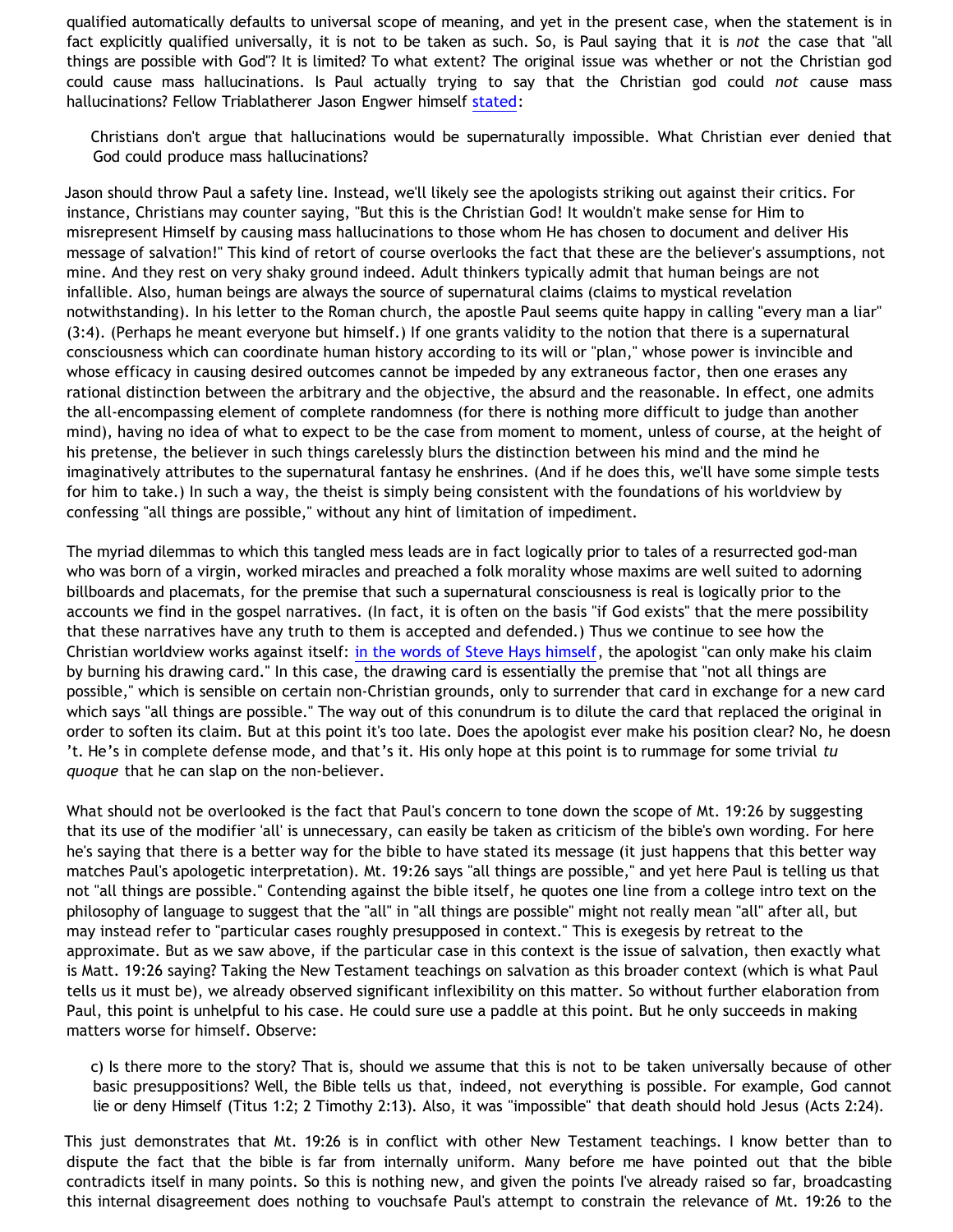topic of salvation.

In his haste to claim a petty victory, Paul draws a non sequitur:

d) Therefore, Dawson's foundational premise has been refuted.

It does not follow from the question "does that verse really mean that anything can happen, that anything is possible?" that my "foundational premise has been refuted." In fact, what does he think my "foundational premise" was, if not Mt. 19:26? Is Paul claiming to have refuted a statement in the bible?

It does not follow from the absurd claim that I need to provide an argument to the effect that the words "all things are possible" mean "all things are possible," that my "foundational premise has been refuted."

It does not follow from the fact that there are verses within the New Testament which conflict with Matthew 19:26, that my "foundational premise has been refuted."

Paul's dinghy is not only hopelessly adrift, it's also starting to list, so he's going to have to do better than this. While he's at it on another try, he might stop to take a broader look at my point. But I doubt he will. Also, he can tell us precisely what he thinks the best way to understand Mt. 19:26, and explain what value it has. Paul will likely want to say that Mt. 19:26 says something less than what it plainly reads.

3) Since that premise has been cut off at the knees, Dawson's other points are nothing but hasty generalizations. God creating the world, talking animals and the like, does not imply that we should suspend belief on, say, the resurrection because since those things happened, maybe hallucinations happened. Maybe they did, but you're not going to get there from where Dawson starts.

Again Paul must not be reading very well, for I will be the first to point out that, from where I start, we are not likely to arrive at the conclusion that the characters mentioned in the gospel stories, for instance, were hallucinating when they thought they saw Jesus walking around after being crucified, simply because I don't grant these stories even that much credibility to begin with. That does not mean that I start out by assuming them to be false outright. If I did that, I never would have become a Christian myself in my early 20s, and none of our exchanges would have ever taken place. My point here is that the hallucination theory itself grants a level of credibility to the texts of the New Testament which I think is unwarranted. This was the point I was trying to illustrate when I gave the example of the woman at the trial hoping to reverse the murder charge against her husband. A juror in that case need not come to the trial assuming that whatever the wife will state in her testimony will be false in order to reject her tale about the vampire flying into the room where the murder occurred and killing the victim, only to fly back out and never be seen again. That the wife claimed that there were 500 witnesses to the murder as she describes it, in no way prompts us to suppose that those 500 people were hallucinating. Indeed, we only have her passing claim that they existed, with no details on the identity of any of those 500 persons; even if there were some witnesses, we cannot consult with them to learn what they think they saw. Similarly, that we find a passage in I Corinthians (a passage, mind you, which some scholars think is a creed that the apostle Paul is repeating while yet others surmise that it is [a post-Pauline interpolation\)](http://www.infidels.org/library/modern/robert_price/apocrypha.html) that posits an *anonymous* 500 or so witnesses of the risen Jesus, in no way prompts me to suppose necessarily that those 500 witnesses must have been hallucinating. And the claims in passages such as I Corinthians 15 or Matthew 27:52-53, in no way prompt me to believing them any more than the miracles attributed to St. Genevieve and apparently recorded by a contemporary who would have witnessed them firsthand, or at any rate consulted those who had. Richard Carrier, in his multi-part essay [Why I Don't Buy the](http://www.infidels.org/library/modern/richard_carrier/resurrection/lecture.html) [Resurrection Story,](http://www.infidels.org/library/modern/richard_carrier/resurrection/lecture.html) gives some background on this:

In 520 A.D. an anonymous monk recorded the life of Saint Genevieve, who had died only ten years before that. In his account of her life, he describes how, when she ordered a cursed tree cut down, monsters sprang from it and breathed a fatal stench on many men for two hours; while she was sailing, eleven ships capsized, but at her prayers they were righted again spontaneously; she cast out demons, calmed storms, miraculously created water and oil from nothing before astonished crowds, healed the blind and lame, and several people who stole things from her actually *went* blind instead. No one wrote anything to contradict or challenge these claims, and they were written very near the time the events supposedly happened--by a religious man whom we suppose regarded lying to be a sin. Yet do we believe any of it? Not really. And we shouldn't.

Perhaps the Trogs govern their minds otherwise. As [Jason Engwer writes](http://triablogue.blogspot.com/2006/05/jesus-christ-benny-hinn-and-santa.html), "We don't need a report by Mike Wallace before believing what somebody tells us or before concluding that we weren't hallucinating when we thought we saw something." Though statements such as this do not strike me as expressly plugging outright credulity, what exactly is it intended to mean?Indeed, I really would like to know why Christians seem to be personally offended at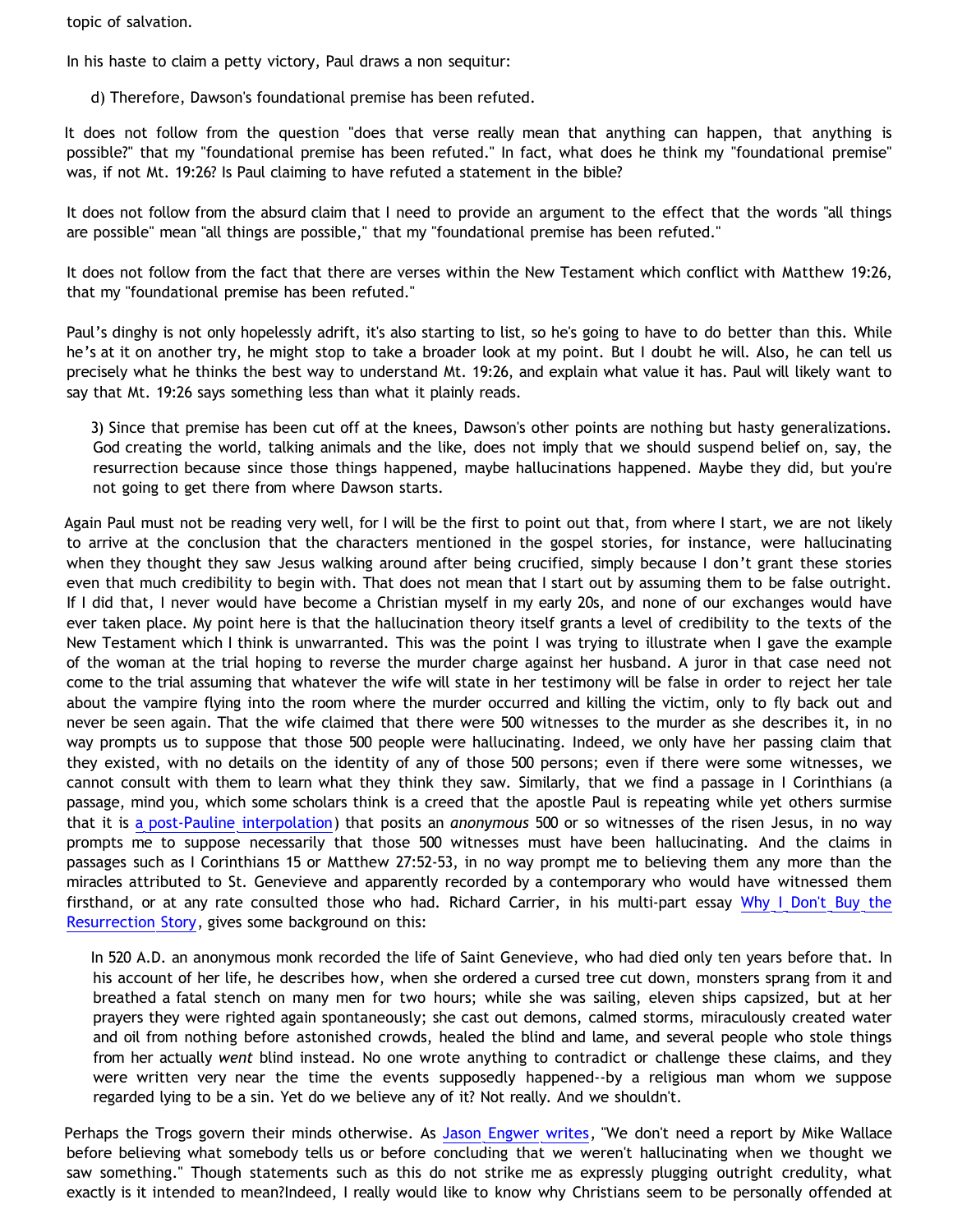the fact that I do not believe the bible's claims. The more I interact with their defenses, the more it seems they're offended at the fact that I do not simply take their word for it. For Paul, now apparently hoping that he can wade his way back to shore, it is at this point merely a matter of a personal "right to believe" what the bible states. He writes:

4) Dawson mentions that the things we believe show our fundamental beliefs about the world as a whole. I agree with him on this. The problem, though, is that Dawson only gives half the Christian story. God is the determiner of what is possible and impossible. On the basis of God's revelation, I believe it was "impossible" that death should hold Jesus. Furthermore, the Bible reports these things as true. It reports the sightings as true sightings of the risen Jesus, not hallucinations. So, taking in to account the rest of the story, I have every right to believe that these things happened, and that they were not hallucinations. The Bible proclaims that these people witnessed the resurrected Lord, it proclaims this as fact. So, holding to my fundamental presuppositions, I do rule out the hallucination story (this is not to go against what Engwer has argued, but is a presuppositional approach to the matter). Thus, Dawson asks the believer to take only part of his story, while neglecting other crucial aspects. Christianity comes as a unit.

I agree that Paul has the right to believe what Christianity feeds him, just as I declare my right not to believe such nonsense. (Of course, I do not find a theory of individual rights in any of my bibles, and the concept of rights only applies in the sphere of chosen actions, and Reformed Christianity teaches that the believer does not have a choice about his beliefs since they are divinely chosen for him.) And no, I am not asking the believer "to take only part of his story, while neglecting other crucial aspects." Rather, I'm simply pointing out that the fundamentals of the Christian worldview are generously compatible with outcomes which Christians want to reject because of their obvious conflict with higher-level doctrines. That apologists strain themselves over the hallucination theory so much suggests that they, too, are at least implicitly aware of this. Also, the methodology that the apologists employ to validate the claim that the gospel stories are historically accurate, can only commit them to accepting extra-biblical claims - even if they conflict with the bible's theology - if that methodology is employed consistently. We saw above the miracles attributed to St. Genevieve. We have also seen the example of the vampire alibi provided by the wife of an accused murderer who claims to have witnessed the extraordinary event firsthand. Indeed, can we really suppose that Marshall Applewhite would "die for a lie"? The believer's problems get even more complicated when he borrows from a worldview which Christianity rejects as "foolishness" in order to defend Christianity, as I have exposed.

Paul asserts that "God is the determiner of what is possible and impossible." I recall imagining things like this as well when I was a Christian. But on Christianity's own premises, the claim in Mt. 19:26 that "all things are possible" is a divinely revealed truth which settles the question here quite explicitly. Unless Christians suppose that their god goes back on its word, then it seems that anyone confessing himself to be a Christian should accept Mt. 19:26 as a solemn and unalterable truth, and consequently have the courage to follow it to its logical conclusion, regardless of the undesirable implications it may have for other teachings (such as those biblical teachings which are in direct conflict with it). But an even larger point which Christians are likely to blank out on, is the fact that along with belief in the supernatural comes any arbitrary belief one wants to throw in with it, since the very notion of supernaturalism is in itself arbitrary. And Christianity is a prime example of this. Claims that the bible provide the guide on which beliefs should tag along with the underlying supernaturalism of Christianity, far from disconfirming this, actually substantiate it in large measure. For pointing to the bible's content in this manner only shows that, whatever happens to fill its pages is good enough to be believed on its say so.

Fighting against the undertow as the tide begins to fall, Paul tries to leverage himself in the sandy liquefaction swaddling his ankles:

5) The mere fact that God could have deceived people, does not imply that He did. This is a modal fallacy.

Paul should have stayed in his dinghy. For since I do not posit any gods to begin with, I cannot be charged with this modal fallacy. For I have not argued a) that there is a god, b) that this god can deceive people, or c) that it did deceive people. Naturally, both b) and c) assume a), so I'm simply being consistent in rejecting them along with a). Also, the fallacy with which I am charged presumes a), b) and c), and since these are not my premises, any fallacy here is not to be charged to my position.

While it may be Paul's outward ambition to discredit my position (which is a sure failure, for I assert no gods), his deeper concern is to settle in his mind the assumption that his god has not deceived him. But how could he know this, if in fact he accepts that it is possible that his god could deceive him? If he has been deceived, his claims not to have been deceived would be worthless. If he has been deceived, he could have been deceived to think he was right when in fact he was not. Paul is in peril of being caught up by a waterspout 'bout now. But he goes on: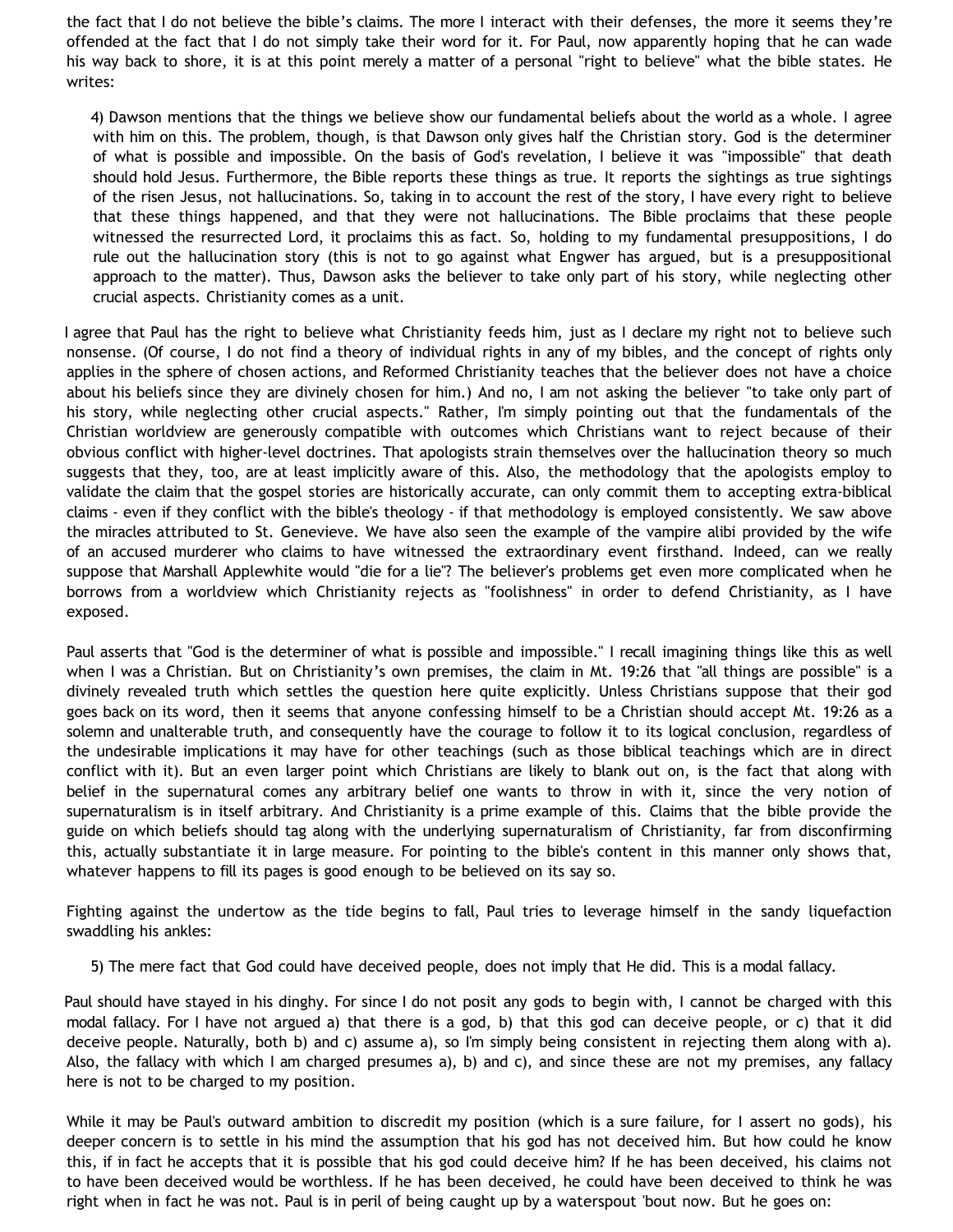6) Dawson makes reference to what the believer is "torn" over. As I illustrated above, the believer is only "torn" if he leaves out other parts of his worldview. Thus Dawson's critique looks like thus: RESTATED: "If the Christian only believes some parts of the Christian worldview, then he'll have problems believing other parts." Sorry, but this is not intellectually convincing, in the least. Thus Dawson's attempts at an internal critique is a completely abortive one.

There is another way in which the believer can be torn, namely by straddling contradictory premises (in this case opposite fundamental orientations between subject and object of consciousness) while trying to coordinate both to supporting the same conclusion. This is what I had referred to in my blog, but which Paul fails to mention. In other words, leaving out some part of the Christian worldview is not the only way that the believer can be torn in this manner. As I pointed out in my blog, he is torn when he attempts to incorporate assumptions borrowed from a rival position and alien to the Christian worldview in order to defend the Christian worldview, as in the case of seeking to discount various proposals on the basis of so-called 'naturalistic' premises in order to defend a position which enshrines supernatural notions. The tension between affirming a worldview which asserts that "all things are possible" on the one hand, and enlisting on the other hand the premises of a worldview which recognizes certain proposals to be impossible or so unlikely as to be justifiably dismissible, to defend that former worldview, should be obvious. Because it grants metaphysical primacy to an imaginary ruling consciousness, supernaturalism (of which Christianity is only one variant-type) relinquishes its ability to provide any *objective* analysis of real-world proposals because of the subjective orientation inherent in its affirmation of a ruling consciousness controlling the universe of objects. Since, in such a view, all the objects in the universe owe their very existence and distinctions to the creative wishing of the ruling consciousness, the ruling subject serves as its *own* standard as well as the standard of *everything it creates* (which is said to be everything distinct from itself). In this way, the Christian effectually reduces what he might call 'objectivity' to pure self-reference by denying reference to any objects distinct from itself which exist independent of its intentions and resist conforming to its wishing. It is this paradigm of ultimate subjectivism which affirmations purported to have objective backing (such as assessments as to what is 'likely' and 'unlikely') are hired on to defend. It simply does not work.

As the storm current carries him dangerously close to a jagged reef, Paul really begins to feel the absence of his paddle:

7) Dawson makes mention of a cartoon universe. Well, if ours is a cartoon universe, his is a fairy-tale one: "Once upon a time (read: "billions and billions of years ago"), a frog turned in to a prince (read: "one species turned in to another species"). It's also an alchemists worldview. The alchemists tried to get qualities to turn in to their opposites, such as making gold from led. [sic] Well, in Dawson's fairy-tale universe we have: scales turning in to feathers, the non-flying acquiring flight, the non-moral becoming moral, the non-rational becoming rational, etc.

Just as I had predicted above, Paul can come up with nothing more than a *tu quoque* retort, and a poor one at that. The problem is that Paul has not sufficiently grasped the point of [the cartoon universe analogy](http://www.strongatheism.net/library/atheology/cartoon_universe_of_theism/). Since my worldview does not posit a supernatural ruling subject, the changes which occur in the world are, according to my worldview, not at all analogous to changes that occur in cartoon, which are directed by the designer of the cartoon. The evolution of the species is not the result of a ruling consciousness wishing their changes into place. If "scales turning in to feathers, the non-flying acquiring flight [I take it he does not have the Wright brothers in mind here], the non-moral becoming moral, the non-rational becoming rational, etc.," are all hallmarks of a fairy-tale universe, then the picture that Genesis gives us is quintessentially fairy-tale in nature. According to Genesis, we have dust becoming a human being, and yet dust is non-moral while human beings are moral. Thus we have, according to Genesis, the non-moral becoming moral. The same with the non-rational becoming rational, since dust is also non-rational. Genesis has a bone taken from the first man turn into a woman. I remember scolding fellow Christians when I was a believer, explaining to them that they simply did not grasp Christianity at all well since they insisted that a cow becoming a whale is impossible. As a believer, I thought: "If my God can turn water into wine, who can say that He cannot turn a cow into a whale?"

At any rate, the cartoon universe analogy clearly does not apply to the theory of evolution, for the theory of evolution does not posit a consciousness which plans and executes the course that evolution takes. In fact, as a scientific theory, it is perfectly compatible with the primacy of existence principle. The proposal that reptilian features probably evolved into avian features has support in both the genetic and fossil records, and thus is not without evidential basis. This gradual transformation over time is not at all analogous to a man waving a wand and reciting an incantation to part the waters of an inland sea, cursing a tree and making it wither and die, walking on unfrozen water, or turning water into wine just by wishing it. In these examples, the causality is the wishing of a consciousness which holds metaphysical primacy over the objects involved. On the contrary, the incremental changes motivating the evolution of the species happen over great expanses of time gradually as the result of biological causality (not by some cosmic spirit's *wishing*), and is thus more analogous to an infant growing into an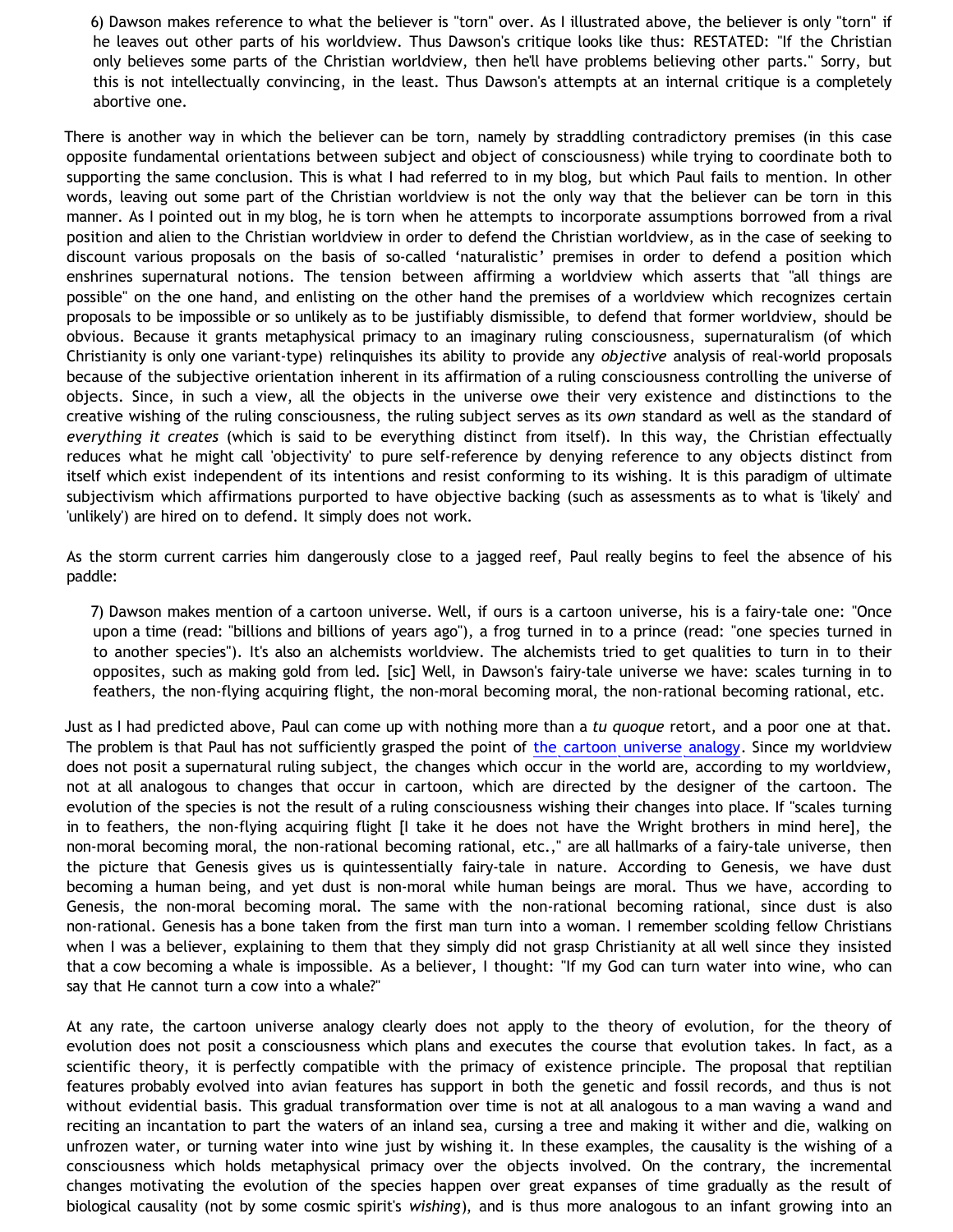adult, or a caterpillar turning into a butterfly, both of which are examples of biological causality which we do observe within the relatively shorter periods of our delicate human lifespan.

8) Dawson says we're inconsistent because we have fantasy intertwined with reality. Well, if all you need to do to win is label someone's view false, then Dawson has a problem, "one that usually runs along undetected by the believer as he insists on [fairy-tales and alchemy] while illicitly borrowing from a reality-based worldview."

If Paul were half as concerned with understanding his opponent's position as he is with winning debates, he might actually learn something. However, he shows not only that he does not have any actual arguments against the position he cites, but also that he's not very original, either.

Finally, Paul realizes that he's adrift and without a paddle:

9) An, last but not least, we find ourselves up Dawson's creek without a paddle. Dawson writes,

On the basis of my worldview's fundamentals, I can consistently suppose that it is "highly unlikely" that a group of individuals will have the same hallucination, complete with shared uniform details, and for reasons not unlike those which Jason himself has mentioned. For instance, an hallucination is not only an individual and private experience, its distortion of what one perceives is most likely to be influenced by such an enormous number of imperceptible factors that it would be essentially unrepeatable.

Therefore we see that if Dawson is to be consistent with his "worldview's fundamentals" then he should believe in the resurrection and deny that it was hallucination (note that the hallucination approach does not have more explanatory scope in that it fails to address the empty tomb)!

Dawson's "worldview fundamentals" lead him to affirm fundamentals of a "cartoon universe!" At the end of the day, though, no argument of this sort is going to convince a man who loves his sin. We are told that even in the presence of the resurrected Lord, "some doubted" (Matt. 28:17).

Yes, we indeed find Paul up a creek without a paddle. For here Paul reasons on the basis of a false dichotomy, namely that either the resurrection stories in the New Testament are explained on the premise that the early Christians were hallucinating, or on the premise that the stories in the New Testament are true. (Notice that many apologists seem to think that the truth of the New Testament follows by default if the hallucination theory is sufficiently rebutted.) Apparently Paul, like others who sought to interact with my statements, did not read my opening paragraph very well; or, due to short attention span, they did not retain what I had stated there. For [I](http://bahnsenburner.blogspot.com/2006/05/jason-and-halluci-nots.html) [stated](http://bahnsenburner.blogspot.com/2006/05/jason-and-halluci-nots.html):

I know of no good reasons to limit the debate to only these alternatives, I am not writing to defend the view per se that the individuals which the New Testament claims to have witnessed Jesus after his alleged resurrection were in fact hallucinating; indeed, I have no confessional investment to protect on this issue and thus am not committed to such predetermined outcomes.

In fact, I think there are better explanations for the development of the early Christian record, namely that it developed along the lines of an evolving *legend*. This is precisely what the documents themselves suggest if we examine their content in their own right, and refrain from the 'authorized' habit of reading the later accounts (i.e., the gospel narratives) into the earlier epistolary strata. I mentioned some of these points under the section titled ' The Legendary Nature of the Evidence' in [my blog](http://bahnsenburner.blogspot.com/2006/05/jason-and-halluci-nots.html), but the responses that the Triaboogers have offered to it were weak where they were not concessional. Jason, for instance, basically admits that he is not certain about the resurrection accounts (he writes: "Historical judgments, including a historical judgment about Jesus' resurrection, are matters of probability"), and seems to concede that it is "not impossible" that mass hallucinations helped in getting the early Christians off to a good start.

If the accounts of Jesus' life in the end boil down to legends, then there is no need to grant the documentary evidence the level of credibility that the hallucination theory assumes. After all, documentary evidence is not proof, and imaginative embellishment such as we find in fiction as well as non-fiction, was just as available to writers in the first century as it is today. True, I cannot prove that hallucination did not play a role in at least the development of some portion of the overall legend, but neither have the Triaboogers or other apologists. What's more is that their protestations against the hallucination theory clearly take for granted key assumptions which are disputed in the critical literature, and thus they beg the question to begin with. Not only do they assume that the New Testament documents outline uniform accounts and teachings, they also assume that the accounts are historically reliable. But if, for instance, the stories of Paul's conversion in Acts are not historically reliable, then there's no need to suppose that Paul was hallucinating. Time and again, such basic points seem to have escaped the wit and wisdom of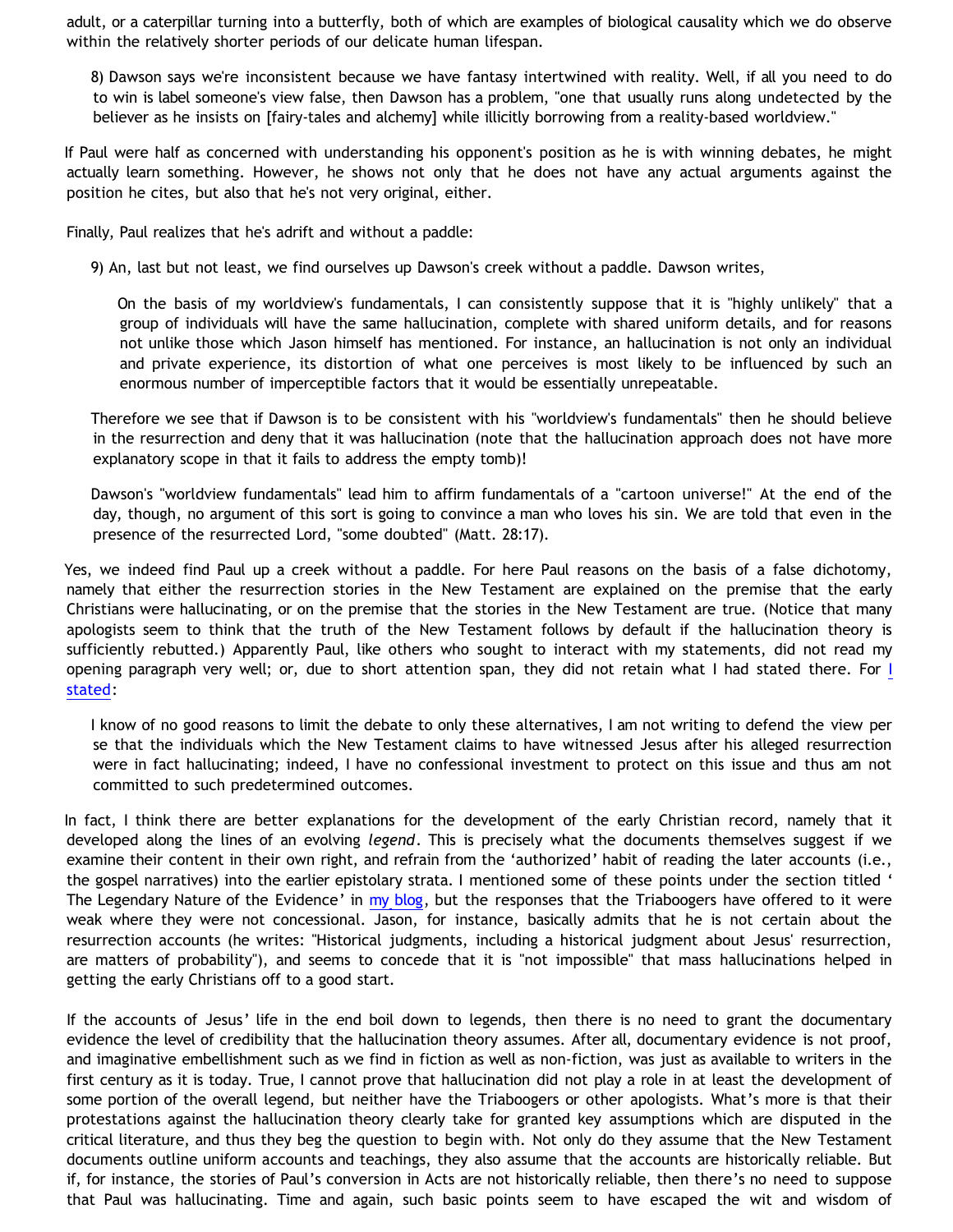Triablogue's apologetic superstars, who are apparently so eager to rush into battle against their threatening nemeses that they don't realize they've fallen over a cliff.

As for the claim that there was an empty tomb, what proof does anyone really have that there was an empty tomb to begin with? Even the apostle Paul, the earliest Christian writer, made no mention of an "empty tomb." Nor do the other NT epistles. The element of the empty tomb may very well be a later concoction, incorporated into the Jesus story specifically to ward off the charges of hallucination, subjective visions and the such, just as Matthew's narrative incorporates the element of Jesus' tomb being guaraded in order to ward off the charge that Jesus' disciples stole his dead body (cf. Mt. 27:62-66). Because these precautionary devices are effectively used by believers in barricading themselves in the belief program of the New Testament, apologists often characterize alternative explanations, namely those which do not appeal to Christianity's invisible magic beings, as if they were themselves fantastical. I'm reminded of [Carrier's comments in response to Bill Craig](http://www.infidels.org/library/modern/richard_carrier/indef/4e.html) regarding alternative explanations on the topic of the alleged empty tomb:

Craig thinks "that most alternative explanations for the empty tomb are simply incredible" (259) but I wonder how he figures that. They may be unusual, but they are certainly not beyond belief--a great many unusual things have actually happened in history. (Carrier is quoting from Craig's *Reasonable Faith*.)

Indeed, unusual and unlikely things do happen. But it is most ironic to say on the one hand that a 'naturalistic' explanation - i.e., one which does not point to activity said to be performed by invisible magic beings - is "incredible," and then turn around and affirm supernaturalistic explanations as if they were credible.

As for the story element that "some doubted" Jesus' resurrection, a good story-writer could have easily worked this into his version of the story to give his imaginary scenes additional didactic relevance with respect to the theology he wanted his story to illustrate. Given the nature of the gospels as a medium showcasing a community's particular theology, we would expect nuances like this. While they may serve in making the overall account more palpable, they do not make the obviously fantastical portions of the story believable.

Paul says that "no argument of this sort is going to convince a man who loves his sin." This kind of statement reads more like the author's own self-projection than anything approaching a well considered indictment. But since it is directed at me, I can only ask what exactly is it that I love which Paul is calling "sin"? What I love is my life as an end in itself, and this is what Christianity resents. Steve Hays made this clear [when he wrote](http://triablogue.blogspot.com/2006/04/questions-for-christians.html): "we need to serve God. We are creatures. We are not our own end. We find our fulfillment in serving one greater than ourselves." The view expressed here conceives of the individual as *the means to someone else's ends*. In this Christianity exposes its political affinity with the communism of the Soviets, which reduces men to chattle in selfless service to the State. (Here we can agree with the presuppositionalists that the communist unbelievers have 'borrowed' their morality from the Christian worldview.)

Paul quotes Jason Engwer's response to my blog:

Here we see another example of how Dawson Bethrick doesn't understand the issues he's discussing. Christians don't argue that hallucinations would be supernaturally impossible. What Christian ever denied that God could produce mass hallucinations? That's not the issue. Rather, the issue is the unlikelihood of these hallucinations occurring naturalistically. If Bethrick wants to argue that God made these people hallucinate, then we can interact with that argument. Until then, our focus will be on naturalistic theories, since Bethrick and other critics aren't arguing for supernatural theories.

Like Paul, Jason seems not to have read my blog very carefully, for I pointed out at the beginning that I was not writing to defend the hallucination theory. This statement also overlooks the facts that supernaturalism as a category is broader than just Christianity (for there are numerous versions of supernaturalism, Christianity merely numbering among them), and that supernaturalism is yet compatible with the view that the early Christians were deceived by hallucinations caused by a ruling consciousness which Christians themselves have misidentified. Christian apologists discount such proposals, even though they are equally implicit in supernaturalism as anything their theology teaches, typically by special pleading their position as they arbitrarily grant their assumptions primacy over alternatives which compete with theirs. Moreover, although on my view mass hallucination is unlikely, it is not patently impossible, and the unlikely does sometime happen. For instance, it is highly unlikely that a piece of music I wrote and recorded (and yet had *not* published) in the mid-1990s would become a primary piece of evidence in a legal suit having nothing to do with me. And yet, in spite of these unlikely circumstances, this did in fact happen.

Still drifting about without a paddle, Paul found himself tossed in a torrent of his own misconceptions: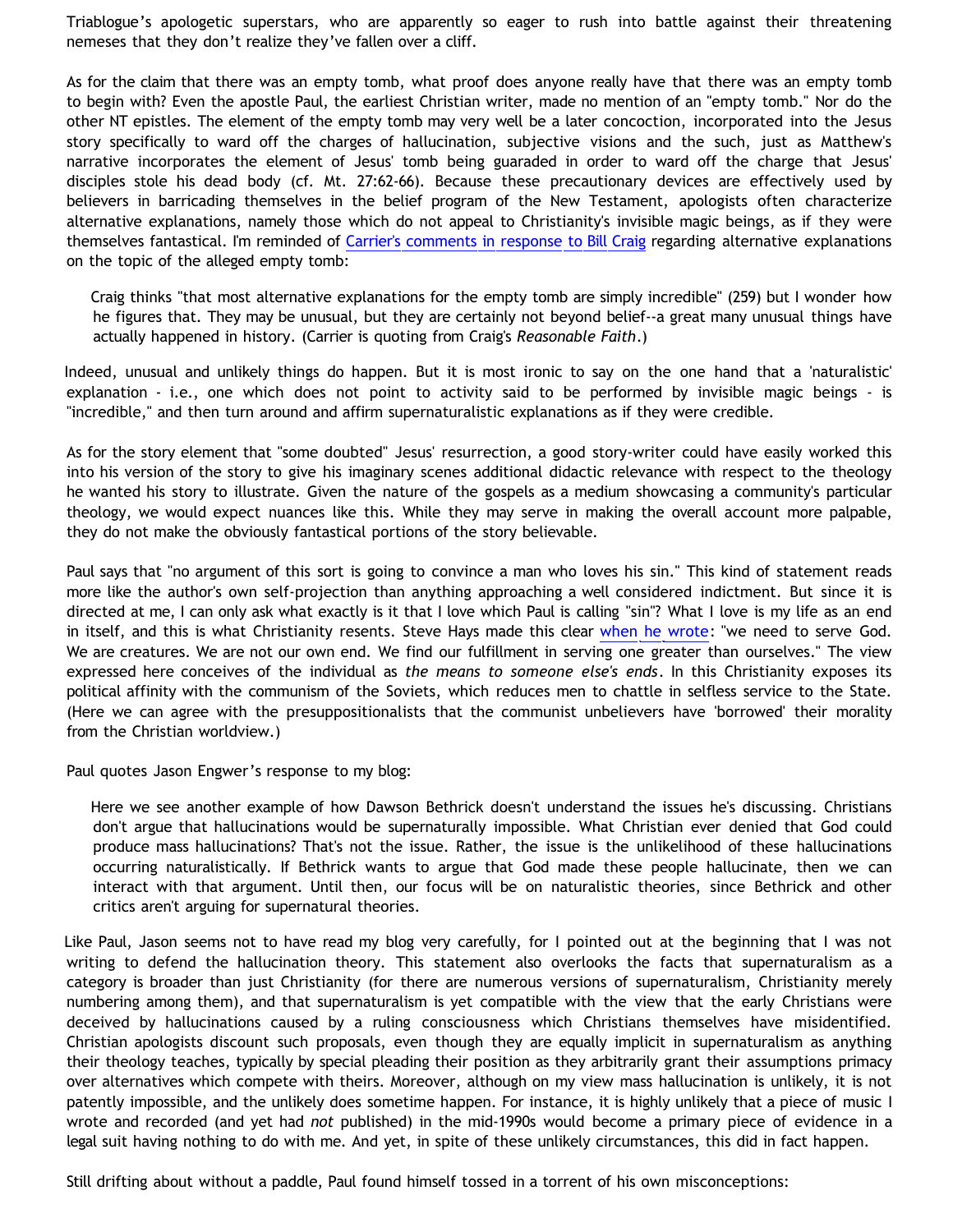But Dawson's got bigger problems than showing how the resurrection could happen naturally. Dawson needs to show now [sic] naturalism can do anything. Taking naturalistic presuppositions, why trust our reasoning (cf. Reppert's "C.S. Lewis's Dangerous Idea;" Plantinga's "Evolutionary Argument Against Naturalism," etc). Why trust our senses? Dawson will tell us that those things are axiomatic, but he must admit that the senses do, sometimes, deceive us. How does he tell when they do and when they don't? Why trust the chemical reactions in your grey matter? Why assume a real order to the universe? You see, at the end of the day, on Dawson's "reality based worldview" everything is a miracle.

Paul says that I've "got bigger problems than showing how the resurrection could happen naturally." And though I do encounter my share of problems (for instance, I would like to lose 10 lbs over the next month and this is proving rather difficult for me), among my problems is not one of "showing how the resurrection could happen naturally." Perhaps Paul's not been paying attention, so I'll spell it out for him again: **I do not think the resurrection of Jesus happened to begin with, nor have I anywhere affirmed that it has.** Paul is obviously 'reasoning' on the basis of the false dichotomy I pointed out above.

Paul then goes on to list other problems that he thinks I have. For instance, he states that "Dawson needs to show now [sic] naturalism can do anything." But to whom am I supposed to show this? And why do I "need" to show this? At any rate, the most concise answer to this that comes to mind is Francis Bacon's famous dictum: "Nature, to be commanded, must be obeyed." That is, naturalism allows man to accomplish his goals *by teaching him how to work with nature on its own terms and according to its own constraints*. (Contrast this with 'supernaturalism', which relies instead on prayers to invisible magic beings instead of action taken on the basis of sensory input - for the senses might deceive us!) As evidence of the success of naturalism so conceived, I point to everything from Paul's breakfast cereal, to the bowl that he eats it from, to the glass that he uses to drink his orange juice, to the detergent he uses to clean it, to the sink with running tap water where he cleans it (assuming he does), to the refrigerator where he stores his orange juice, to the toothbrush he should probably use more frequently, to the toothpaste in his medicine cabinet that he should use more liberally, to the razor he uses to trim his whiskers, to the motor car that gets him to church and back, to the building materials and knowledge that were incorporated in building the church in which he worships an invisible magic being, etc. All these wares that Paul uses on a daily basis are ultimately a product of "naturalism," if by "naturalism" we mean that *basic orientation of mind to the world which takes nature as its own authority on itself*, as opposed to an orientation which takes seriously the imagination of a supernatural consciousness which is accessible by means of prayer, which controls nature at will and accomplishes its tasks by wishing. The achievements that are made not only possible but very real by naturalism, are unmatched by anything the religious mindset has ever produced. Not even Gutenberg's printing press was brought into existence by praying to the supernatural or reciting incantations in the name of invisible magic beings, and yet one of the first documents to pass under its new invention of adjustable type was a set of texts which enshrines the very nonsense which can only stifle such achievements when taken seriously. My supposition is that, any time Paul wants to achieve a goal, instead of fasting and praying and making his wishes known to the ruling consciousness, he instead chooses to govern his actions according to the reality he perceives with his senses, indeed walking by sight even while pretending by faith.

Although I have thrown life-preservers to Paul on these and similar matters numerous times before, he will not accept them from me. But it is interesting how theistic apologetics has no choice when the going gets rough but to resort to ultra-skepticism, which is another bait-and-switch tactic inspired by the deep confusion that Christianity introduces into one's epistemology. Questions such as "why trust our senses?" can be dismissed as invalid on the basis of the fact that they commit the fallacy of the stolen concept. For how does one get to higher abstractions such as 'trust' if his senses did not already give him awareness of any objects in the first place? For Paul's question to be intelligible, the concepts he employs in forming that question would have to have objective content (otherwise he's engaging in a purely subjective dialogue whose only point of reference is the shifting chaos of a mind that has no access to an objective reality). Thus if we doubt or dispute the validity of our senses, this can throw the question Paul asks into dire jeopardy long before we even get to it. Moreover, for me to acquire awareness of Paul's question, I need to use my senses. To ask "why trust your senses?" is essentially no different from asking "why think you are conscious?" Such a question ignores the fact that thinking is an activity of consciousness. One would need to be conscious in order to consider the question in the first place. To ask "why trust your senses" and similarly fallacious questions, suggests that the one asking it believes that consciousness needs to be validated somehow. But this would pose an insuperable problem for Paul, for he cannot validate his consciousness without assuming what he needs to validate it, thus the validity of Paul's consciousness, on his own assumptions, stands on circular argument whose premises ultimately rest in subjective paradoxes. Such is the outcome when taking stolen concepts to their conclusion.

But consider: If your arm were severed, would you "distrust" your experience of pain? Would you have to prove that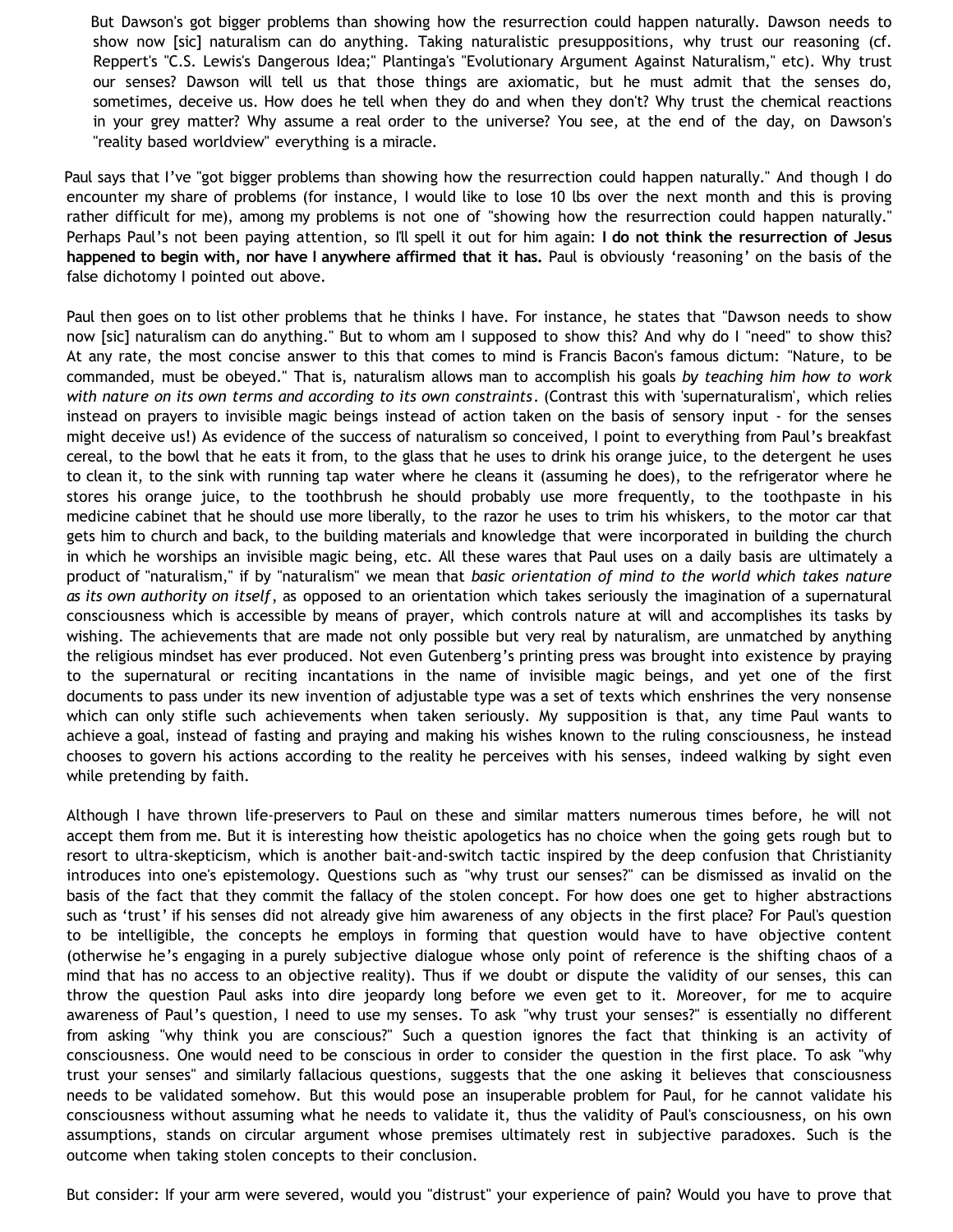your experience of pain is real to those who believe in invisible magic beings in order for that experience to be real? Would you suppose it is legitimate to ask whether or not you're actually experiencing pleasure instead of pain as a result of the wound? Perhaps the Triabooger would say at this point that my use of the term 'wound' is "prejudicial and tendentious," since it suggests bodily damage and therefore pain rather than pleasure.

Yes, the validity of the senses is axiomatic in that the senses do not produce contradictions, are not conceptually reducible, are not established by means of proof, are not inferred from prior truths, are implicit throughout all perception and therefore in any knowledge statement (since knowledge is knowledge of reality, and this can be acquired only by specific means). Moreover, the validity of the senses must be assumed, even if only implicitly, in the very act of denying them. Remember that consciousness is an axiom. Since man's initial means of awareness is perceptual in nature (where perception is the automatic integration of sensory material), the validity of the senses is indeed axiomatic.

Paul did ask "why trust our reasoning?" and although I thought this point was already clear to him, I find that this too needs to be spelled out to him explicitly: **I do** *NOT* **trust Paul's reasoning**. There have been far too many instances of fallacy and dishonesty in Paul's attempts to derive conclusions, so much so that what he purports to conclude is usually suspect. The statements of Paul's that I interact with above are a case in point.

Paul says that I "must admit that the senses do, sometimes, deceive us." But I do not accept this for the same reason that I do not accept the question "why trust our senses?" And that reason is quite simply that such a position commits the fallacy of the stolen concept. Paul has conflated sense perception and conceptual identification. There is no such thing as a "deceptive sensation." The tricky part to some things we perceive comes when we intend to identify what we have perceived, and this is a conceptual matter.

And the outcome of Paul's questions (reminder: questions are not arguments) is supposed to be the view that, according to my worldview, "everything is a miracle." He has confused my worldview with his, for my worldview does not pretend that there are any miracles as Christianity understands them (i.e., as 'manifestations' of a supernatural consciousness). Indeed, it could not do this, for my worldview is squarely premised on the primacy of existence principle, while the very notion of miracles rests on the primacy of consciousness view of reality, which my worldview rightly rejects. All this has been explained to Paul before, but it's clear that he does not allow these truths to sink in, and, in his zeal to make those who dare not believe in his invisible magic being look foolish, he will run roughshod over the facts of the case in order to distort an opponent's position (by asking questions which he himself does not answer).

Paul's apologetic is as cheap as it comes. It basically consists of asking a bunch of questions to which we're all supposed to throw up our hands and say ["Duh, I donno! Must be god did it!"](http://www.geocities.com/katholon/duh15.wav)

by Dawson Bethrick

*posted by Bahnsen Burner at [8:00 PM](http://bahnsenburner.blogspot.com/2006/06/manata-overboard-adrift-and-without.html)*

#### **14 Comments:**

[Paul Manata](http://www.blogger.com/profile/7464842) said...

<http://triablogue.blogspot.com/2006/06/dawsons-doltish-diatribe.html>

I especially like this part:

DB: If we do not allow the words to speak for themselves, what good will it do for me to present an argument, which itself consists of words?

PM: Okay, let's let DB argue against DB. I'm, gonna take a break and let Dawson beat Dawson up. You see, we have hear an example of what I was referring to above. DB does not mean what his "words" do. I mean, I guess he does if he thinks that words have vocal cords and mouths by which they can "speak for themselves." Indeed, are words individual persons that have "selves?" This is utterly embarrassing for poor DB! So, we can conclude that if DB is going to be consistent with his argument he gives above, then we must agree that DB thinks that words are personal agents with bodies. And he thinks we have an irrational worldview!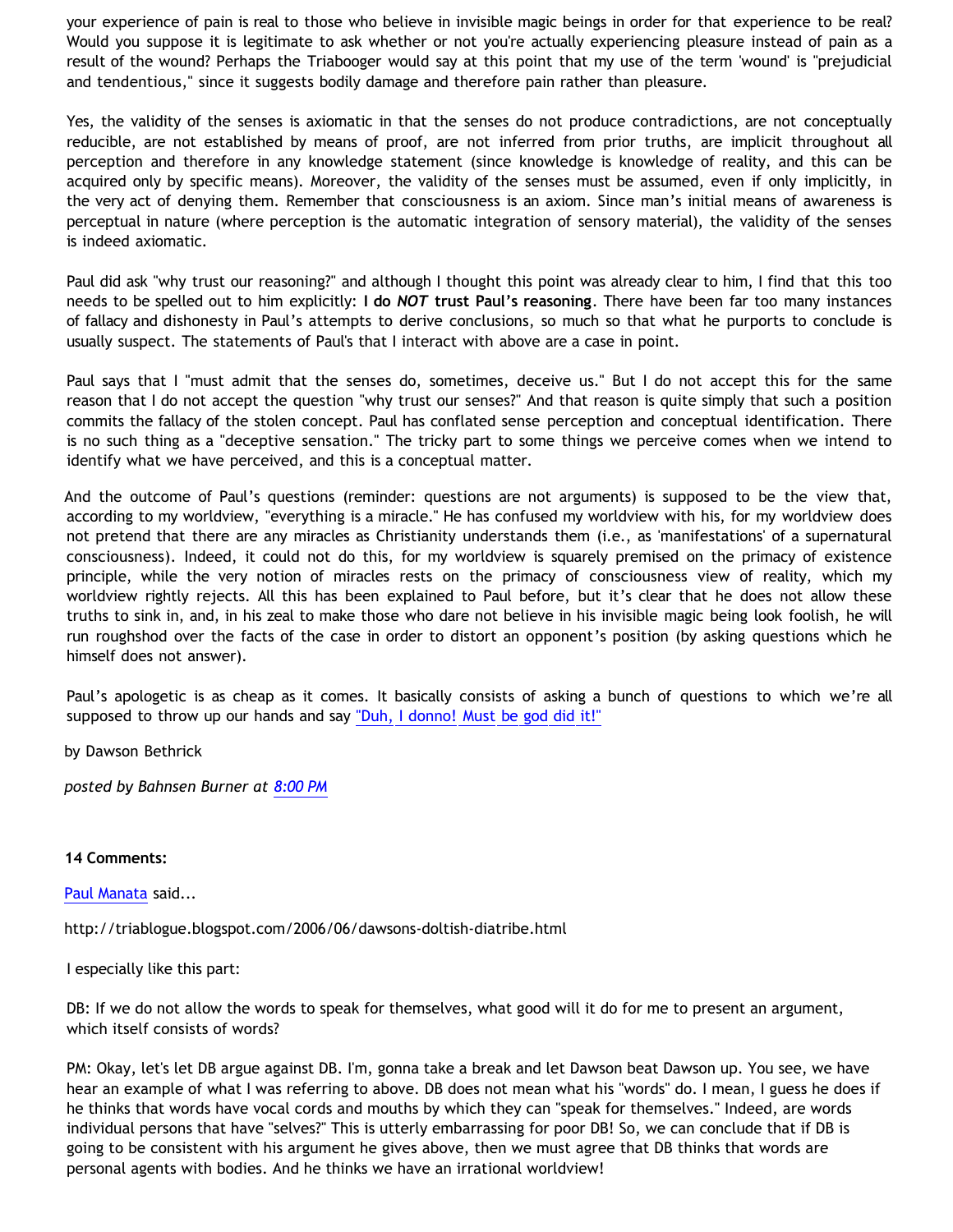LOL!

[June 03, 2006 2:18 AM](http://bahnsenburner.blogspot.com/2006/06/114932633795487228)

[Zachary Moore](http://www.blogger.com/profile/7564330) said...

In classic Manatan form, the belief that concepts are entities is projected without apology. You've got to admire his consistency, if not his fallacy.

Speaking of absurdity, [here's](http://onegoodmove.org/1gm/1gmarchive/2006/05/the_big_bang.html) a "cartoon universe" take on the fairy-tale nature of creationism to which you alluded above.

[June 03, 2006 7:05 AM](http://bahnsenburner.blogspot.com/2006/06/114934354020949520)

[Paul Manata](http://www.blogger.com/profile/7464842) said...

In classical Moorean form, Zach shows his ignorance.

An entity is defined as something said to exist in one's ontology. Concepts exist, therefore they are entities.

I guess Moore is of the opinion that concepts don't exist! LOL.

Yeah, tey don't exist like rocks, trees, etc, but they exist nonetheless. indeed, you think they are neurons, so neurons don't exist?

[June 03, 2006 9:49 AM](http://bahnsenburner.blogspot.com/2006/06/114935336641939900)

[Zachary Moore](http://www.blogger.com/profile/7564330) said...

Once again, projecting your own definitions (and failings?) onto others, Paul. How embarrassing to do so twice in a row.

An "entity" is a particular existent. Thus, concepts cannot be entities because they are formed from particulars. For example, a tree is an entity, but a forest is not.

[June 03, 2006 10:36 AM](http://bahnsenburner.blogspot.com/2006/06/114935619293445304)

[Paul Manata](http://www.blogger.com/profile/7464842) said...

okay, so all we're having is a definitional dispute.

You criticize me because I don't \*define\* 'entity' the way you do. Now \*that's\* embarrassing.

Oh, btw, EVERY dictionary of philosophy and encyclopedia of philosophy I have, defines entity that way.

I wonder what the university profs would call you now/

Notre dame profs already called you an ignorant redneck.

Furthermore, you're taking the definition from the "dictionary" while mine is also included.

More than that, EVERYONE knows that it's bad form to go to the dictionary for your philosophical definitions. LOL.

So, basically you're saying that I'm "fallacious" because I (1) don't agree with YOUR definition (from a dictionary (snicker)), and because I'm defining entity the proper way.

I mean, doesn't science have its set definitions for certain terms. How would a scientist like it if I went to the dictionary to define a scientific term and then called you wrong? I'd be pretty dumb, huh?

So, if all you're gonna do is pick on me because I don't agree with an online definition of 'entity' (one, of many, at that!), then you're just going to succeed in making yourself look ignorant. But you're used to that, right?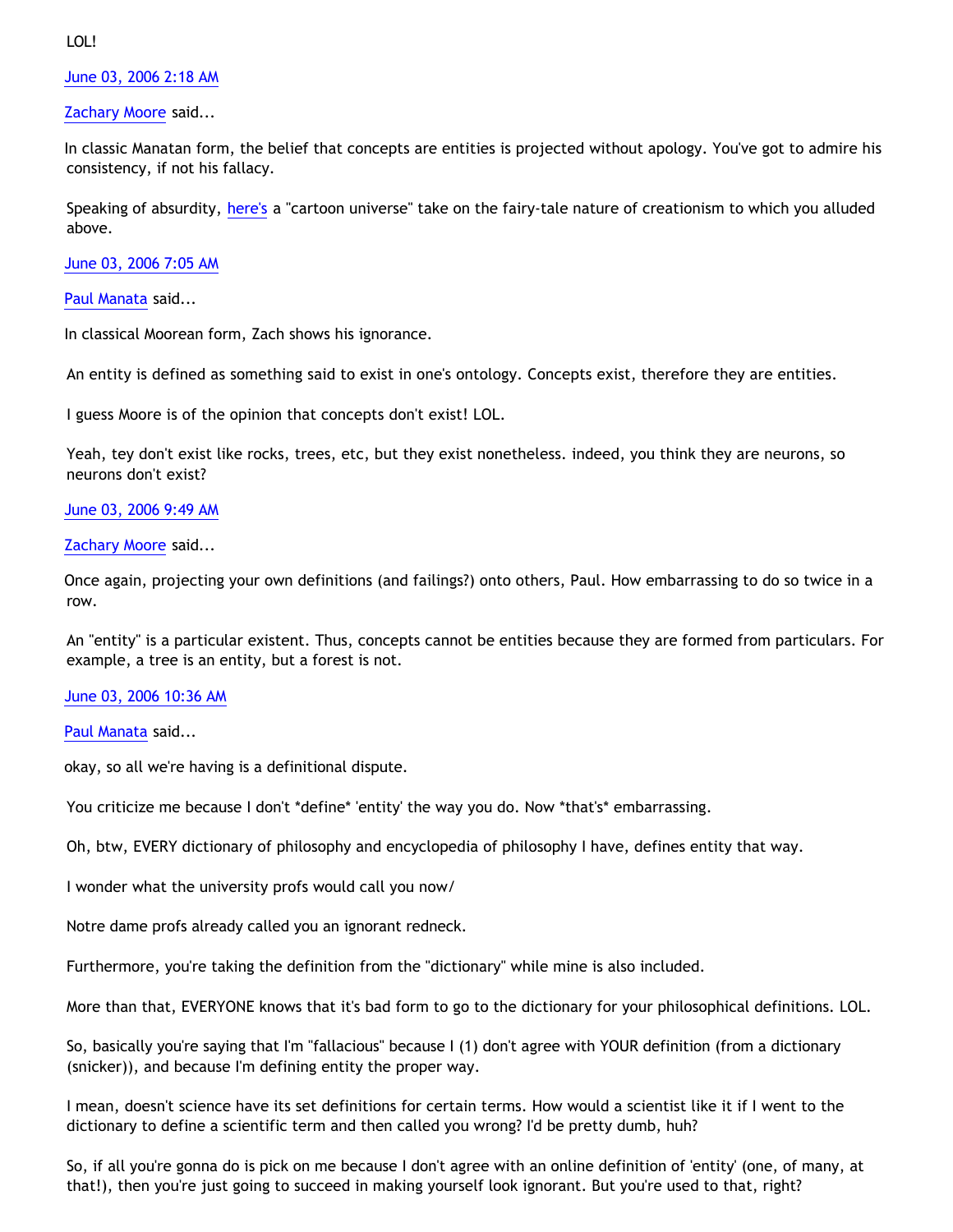[June 03, 2006 7:40 PM](http://bahnsenburner.blogspot.com/2006/06/114938881573001042)

[Paul Manata](http://www.blogger.com/profile/7464842) said...

p.s. you should know how I was using entity, but now thta you do know, there should be no problem.

You should read it as "something that exists within one's ontology." Certainly you believe that concepts exist, thus my using of entity is correct, it's just not the way you use entity. But considering the way I use it, there's no problem, unless you want to say that they don't exist!

LOL

Furthermore, I have your quotes where you say that concepts are neurons in the brain. So am I to take it that you don't think that neurons are particular existents?/??

So, either way you cut it, my definition or yours, I win.

Have a good night now, Zachary Moore. :D

[June 03, 2006 7:43 PM](http://bahnsenburner.blogspot.com/2006/06/114938900451703705)

[VanTilsGhost](http://www.blogger.com/profile/9496584) said...

Paul,

Take a chill pill.

- God

[June 03, 2006 10:10 PM](http://bahnsenburner.blogspot.com/2006/06/114939780118522918)

[Zachary Moore](http://www.blogger.com/profile/7564330) said...

Don't get your panties in a twaddle, Paul. Firstly, I gave my definition from my own understanding of concept-formation, not by running to a dictionary as you did (prejection, *yet again*). Secondly, I just looked up "entity" in a philosophical dictionary, and it gives the definition as "Genus: Existent; Differentia: As a particular and discrete unit." Thirdly, I understood that given your definition of "entity" concepts are included, but I also understood your definition to be incorrect, which is why I did you the favor of correcting you. Fourthly, I don't recall ever saying that "neurons are concepts," it's more likely that I said "concepts are stored in neurons," or "concepts are dependent on neurons," or something similar. If not, then I have just clarified the issue for your benefit.

Have a great Sunday, Paul. Would you like some orange juice with that egg on your face?

# [June 04, 2006 6:08 AM](http://bahnsenburner.blogspot.com/2006/06/114942648340118884)

# [Paul Manata](http://www.blogger.com/profile/7464842) said...

No panties here Zach, though I wonder why you like to think of guys in panties???

What dictionary would that be? I'll quote you all the standards. Anyway, you blew it since you picked on me for on a definitional dispute whjile you could have agreed with what I wrote.

You never "corrected" me. To "correct" me I'd have to be wrong. Did you show where I was wrong? Where? Alll you did was say you had a different definition than me. I fail to see why you think your definition is correct? Oh, because you \*define\* it that way. Well, I don't. So, you've NOWHERE shown me wrong, Zachary Moore.

Even if "concepts are stored in neurons" you still think they are material. You said above that they exist, and you also have told me (cf. my dismembering of you on Craig's blog) that all that exists is matter.

1. If something is material then it is a particular existent.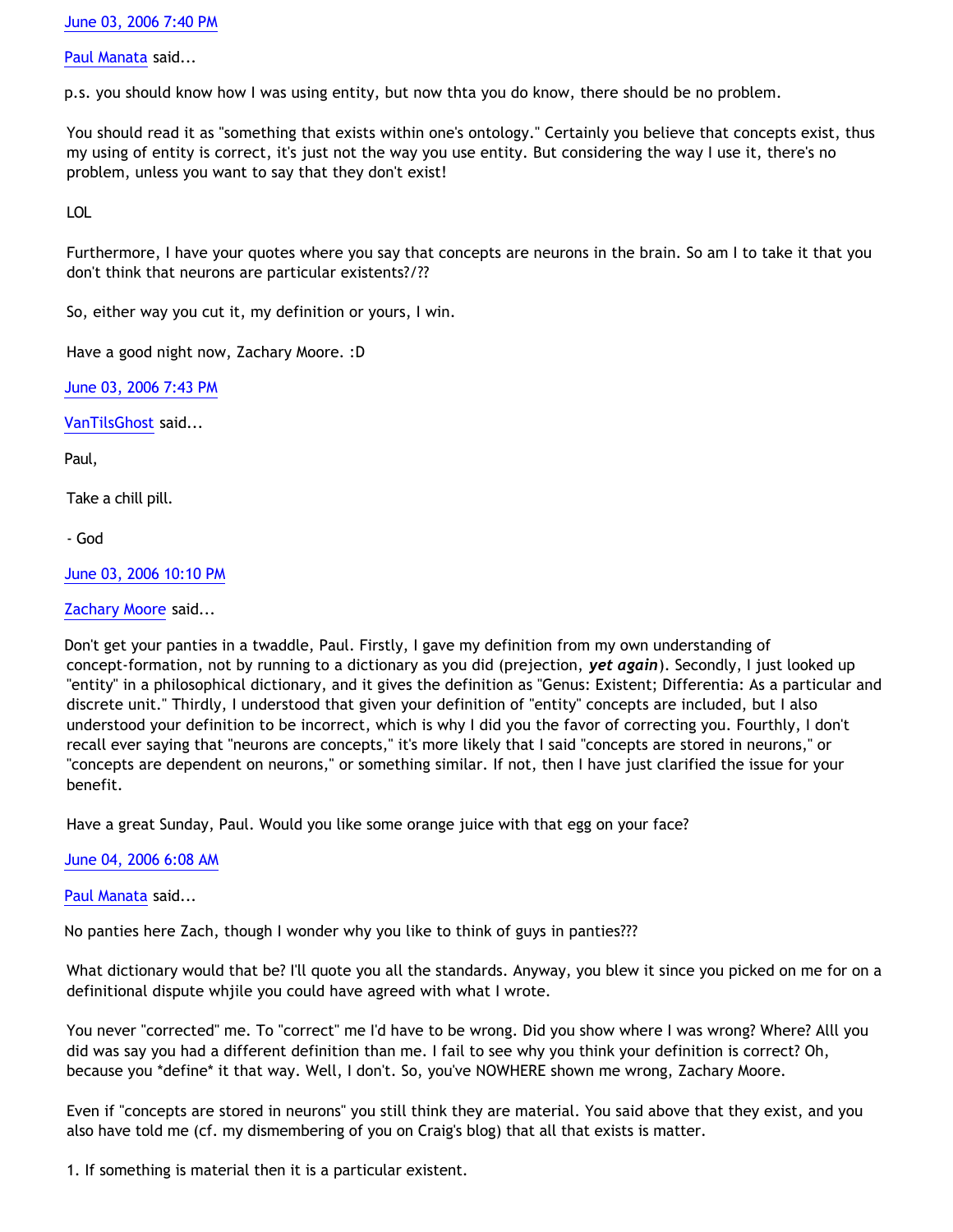2. Concepts are material.

c1. Therefore concepts are particular exixstents.

3. If something is a particular existent then it is an entity.

4. A concept is a particular existent.

5. Therefore, a concept is an entity.

QED Zach!

Even on Moore's own terms he must believe concepts are entities.

Zach must believe logic is an entity.

Everything on Zach's worldview, if it exists, is material, as he's to9ld us time and time again. (Or, have I just slammed your materialism?). So, EVEN ON ZACH'S OWN PREMISES, he holds the belief that concepts are entities!

Zach started out saying this: "In classic Manatan form, the belief that concepts are entities is projected without apology." LOL.

ANyway, I kow Moore thinks it's safer to debate here because big Dawson can help him out.

Actually Moore has no clue about "concept formation" and follows the out-dated and refuted bastardization of Aristotle and Locke, in Rand.

### [June 04, 2006 8:55 AM](http://bahnsenburner.blogspot.com/2006/06/114943652380724062)

#### [Zachary Moore](http://www.blogger.com/profile/7564330) said...

I just can't help picturing you in a frilly set of lace lingerie, Paul, because your blustering responses evoke the quote, "Methinks the lady doth protest too much."

Yes, concepts are material. No, they are not entities. Not all materialities are particulars. I've already said this, and I don't have a problem with you disagreeing, but I do think it germane to point out that now *for the fourth time* you've projected your own definitions onto others. I mean, really- is it just me, or does it seem hopelessly desperate that the only way you can hope to "win" points is by projecting straw men? It's sad, really.

#### [June 04, 2006 5:01 PM](http://bahnsenburner.blogspot.com/2006/06/114946571140995776)

#### [Nicknbr22](http://www.blogger.com/profile/25509963) said...

Sorry, but concepts are not "material." Nor are they entities, unless one accepts a sloppy ontology that reifies them. Concepts may be represented by a pattern of nuerons, or what have you, but that doesn't make the concepts themselves "material."

I do, however, note the dubious habbit of blurring the line between ideas in the mind and things that are instantiated in reality. Confusing the two could lead to all kinds of crazy things...such as accepting one's emotions as a source of knowledge, etc.

#### [June 04, 2006 6:33 PM](http://bahnsenburner.blogspot.com/2006/06/114947123765469607)

[Paul Manata](http://www.blogger.com/profile/7464842) said...

well then Zach neds to define "matter."

One of the standard analysis is that matter is particular.

Maybe he should tell us what he means by "particular" as well.

I mean, Zach's got the wild theory here, not me. Zach's got burden here.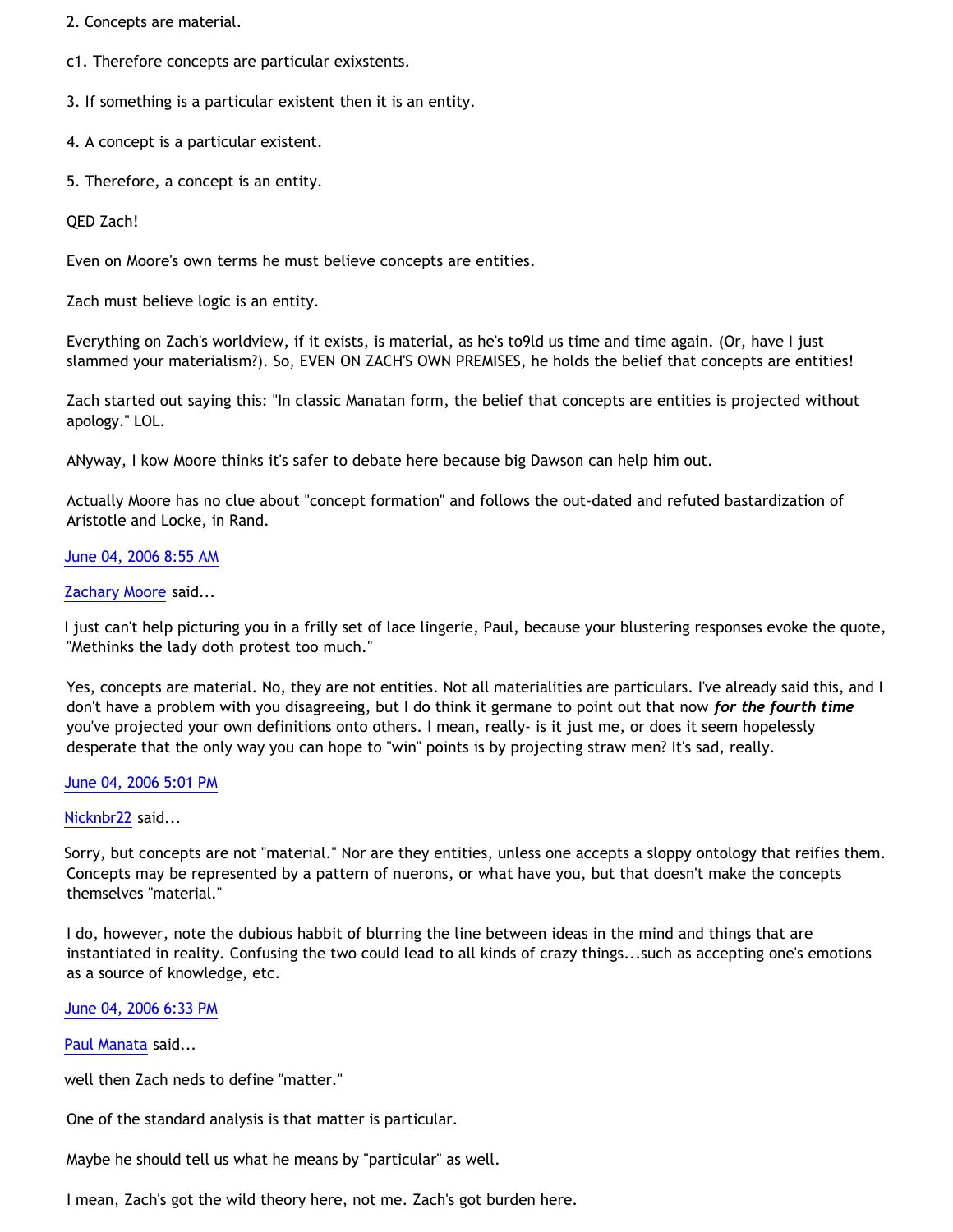Anyway, I fail to see how a material concept, which is located inside of a neuron (which is a particular entity, no?), is itself not a particular? Are non-particular things located "inside" of particular entities?

Zach, do you now have an idea why the prof at Notre Dame called you an "ignorant redneck?"

# [June 06, 2006 3:03 PM](http://bahnsenburner.blogspot.com/2006/06/114963140402312289)

# [Zachary Moore](http://www.blogger.com/profile/7564330) said...

You don't have to hide your curiosity with a sneer, Paul. I'm more than happy to indulge your interest in "my wild theory."

"Matter" is any entity which can be, directly or indirectly, perceived with the senses. A tree is an example of a material entity. Concepts are ideas or thoughts inferred from specific instances of matter. The concept of "green" is an example. Concepts are metaphysically material in that they depend on the qualities of matter to be coherent, and on a material brain for existence. For example, to refer to the concept of "blark" is to speak incoherently, because "blark" has no material correlate. To say, "That tree is blark" is to make no sense. Additionally, since concepts are metaphysically derived from matter but are not themselves material entities, it is incoherent to speak of "destroying" a concept in the same way that one might "destroy" a material entity. One can destroy a green leaf, for example, but one cannot destroy the concept of "green," since there are other particular material instances in existence with which to derive that concept. Even destroying the neural networks which store a concept cannot "destroy" that concept, for the same neurological pathways which store concepts can perform the same inference again with another group of neurons. Aaron Kinney refers to this as ["meta-data."](http://killtheafterlife.blogspot.com/2006/02/manata-if-it-doesnt-burn-it-isnt.html)

To speak of concepts as immaterial is to claim knowledge of a concept without experiencing any correlating material entity. For example, this "Notre Dame professor" which you continually mention (but refuse to name... I wonder why you need to hide such an astounding intellectual behind a veil of anonymity?) claims me to be a "redneck," without ever having seen my neck. Doubtless, this is because he believes as you do that concepts like "red" are immaterial, and thus can be known without a material foundation. Thus, he can claim fallaciously that my neck is red- even though he is ignorant of the actual material color of said neck. Such a blunder is unfortunate, but I've learned to expect this kind of intellectual disappointment when confronting those who argue against material reality.

[June 06, 2006 4:22 PM](http://bahnsenburner.blogspot.com/2006/06/114963613448898460)

[Paul Manata](http://www.blogger.com/profile/7464842) said...

Poor Zach,

He writes,

"An "entity" is a particular existent. Thus, concepts cannot be entities"

"Yes, concepts are material."

""Matter" is any entity"

Thus according to Moore we have:

If something is material then it is an entity.

Concepts are material.

Therefore concepts are entities.

You see, I didn't even need to show up. I'll just have Moore refute Moore!

"since concepts are metaphysically derived from matter but are not themselves material entities"

No, above you said that they were matter. So you need to change your definition as we debate. You're dishonest